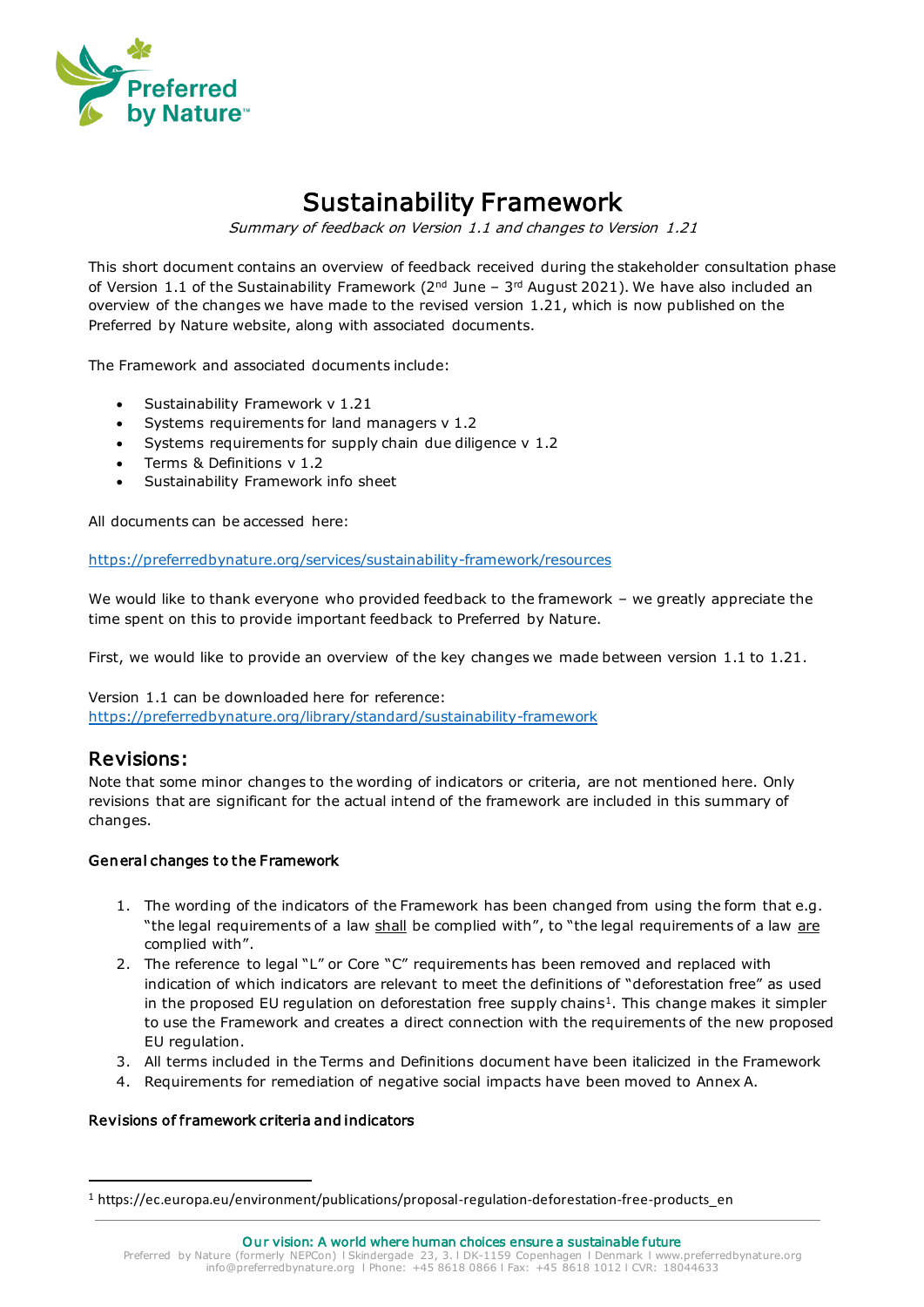

- 1. Criterion 1.2 on responsible business practices has been expanded and revised to include requirements to ensure long term productivity of natural resources (1.2.5), protect areas under management from illegal encroachment (1.2.6), ensure that revenues from production does not contribute to armed conflict (1.2.7), and that interests in land areas are not divested in order to avoid legal or other responsibilities for remediation or restoration (1.2.8).
- 2. Indicator 1.3.5 has been revised to avoid undisclosed financial transactions.
- 3. Indicator 1.4.5 has been reworded.
- 4. Indicator 2.1.5 in version 1.1 was deleted, as it was repetitive of existing requirements on health and safety.
- 5. Indicator 2.3.12 has been changed to include requirements related to hiring of migrant workers.
- 6. Criterion 2 .5 on renumeration includes two new indicators (2.5.3 and 2.5.5) adding requirements related to minimum wages and payment for employer provided services via wages.
- 7. Criterion 2 .9 on indigenous people's rights has been revised and indicators added to make the performance requirements clearer and more auditable.
- 8. Indicator 2.10.3 of version 1.1 has been deleted as repetitive.
- 9. Criterion 2.11 on remediation has been removed from the Framework and placed in Annex A.
- 10. Criterion 3 .1 on forest conversion and forest degradation has been updated to include requirements that match the requirements of the proposed EU regulation on deforestation free supply chains. This includes addition of specific indicators addressing the EU definitions of deforestation and forest degradation.
- 11. Criterion 3.2 on High Conservation Values has been shortened, and now refers to the terms and Definition's document for expansion of the concept.
- 12. Criterion 3 .3 on chemical use, has been updated. Preferred by Nature has developed a detailed list of chemicals that are considered prohibited. This list is published as an annex to the terms and definitions. Also, requirements have been added on fertilizer use.
- 13. Criterion 3.7 on animal health and welfare has been completely rewritten and indicators made simpler and clearer.
- 14. Criterion 3 .8 has been removed and reference to restoration efforts are included in Criteria 3.1 and 4.3. Also, reference is made to the Preferred by nature standard on restoration.<sup>2</sup>
- 15. Principle 4 on reduction of greenhouse gas emissions have been revised and shortened to contain three criteria instead of four. Indicators have been reworded.

<sup>2</sup> https://preferredbynature.org/library/standard/ecosystem-restoration-field-verification-standard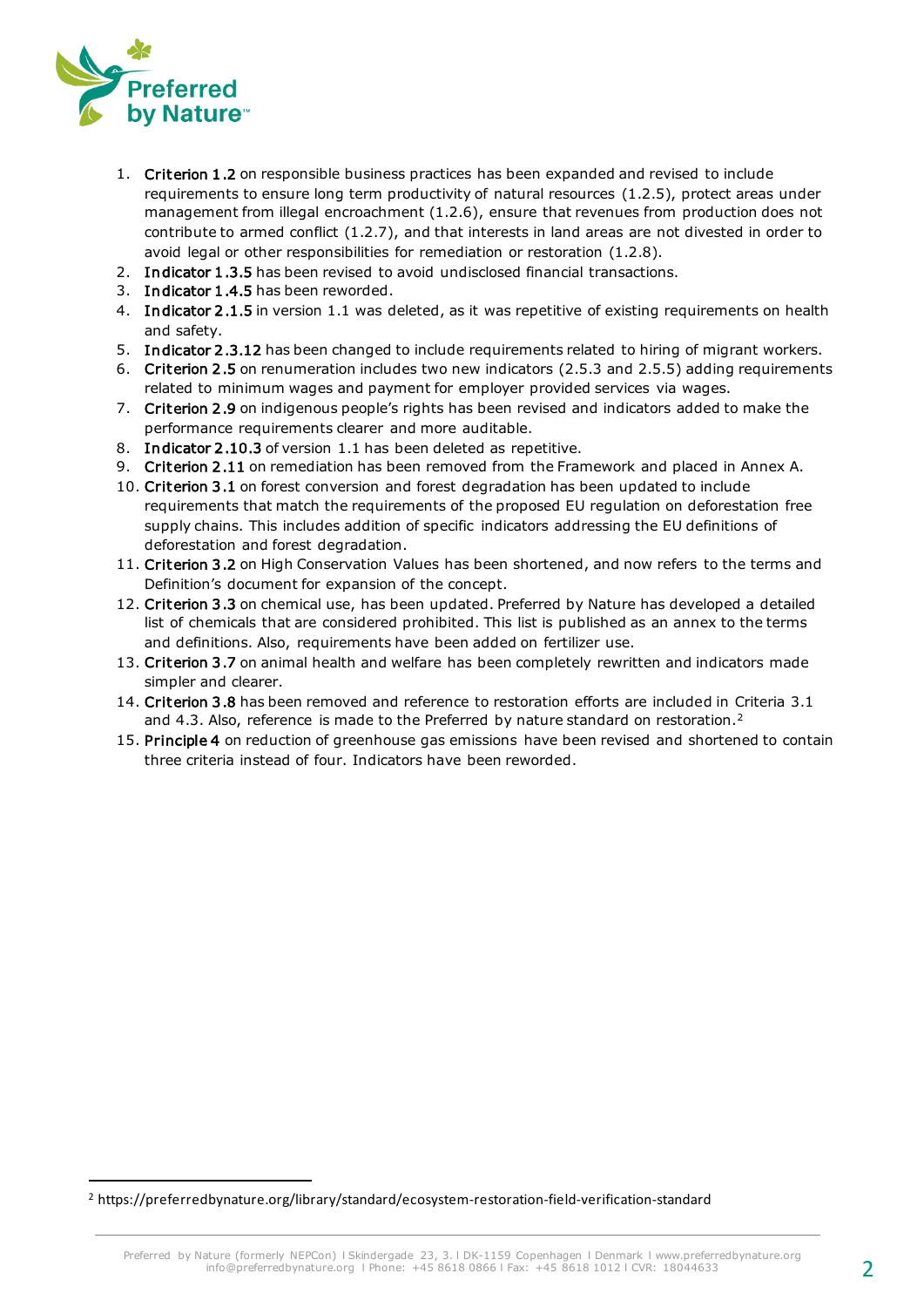

## Stakeholder feedback – summary

The following includes a summary of the feedback received from stakeholders on the consultation of Sustainability Framework version 1.1.

In the table below, the references in the first column are referring to the criteria and indicator numbers in Version 1.1. of the Sustainability Framework. In the right-side column - Preferred by Nature action – we have used references to the updated version (version 1.21), except when referring to deleted indicators.

| Std. and Req.<br>(referring to<br>$V1.1$ ). | <b>Stakeholder comment</b>                                                                                                                                                                                                                                                                         | Preferred by Nature action taken in<br>V1.21                                                                                                                                                                                                                                                                                                                                                                                                                                                                                                                                                                                                                                                                                                                                                             |
|---------------------------------------------|----------------------------------------------------------------------------------------------------------------------------------------------------------------------------------------------------------------------------------------------------------------------------------------------------|----------------------------------------------------------------------------------------------------------------------------------------------------------------------------------------------------------------------------------------------------------------------------------------------------------------------------------------------------------------------------------------------------------------------------------------------------------------------------------------------------------------------------------------------------------------------------------------------------------------------------------------------------------------------------------------------------------------------------------------------------------------------------------------------------------|
| T&D                                         | Please define the term "local community"<br>in T&D.<br>New indicator needed for rejection of land<br>grabbing. It is crucial that the land manager<br>should not be accused of land grabbing or<br>convicted of land conflicts, even in their<br>sites/lands not included in the audit<br>process. | Added definition of "Local<br>Community" to Terms and Definitions<br>Localities outside the scope of the<br>actual verification process is not<br>directly included in the Sustainability<br>Framework but is covered indirectly<br>through the Preferred by Nature<br>Policy of Association, which outlines<br>activities not permissible by clients of<br>Preferred by Nature. This includes that<br>client do not act illegally (e.g. by<br>illegally grabbing land). Related to the<br>comment on absence of conflict, it is<br>considered by Preferred by Nature,<br>difficult to always completely avoid<br>any accusations. Rather in case of<br>accusations, it is important how<br>accusations are dealt with in an<br>inclusive and transparent manner,<br>which is included in the Framework. |
| 1.2                                         | Please include a specific criterion about<br>legal requirements for outsourcing<br>workers.                                                                                                                                                                                                        | Updated reference to T&D where<br>worker is defined as including<br>outsourced/contract workers.                                                                                                                                                                                                                                                                                                                                                                                                                                                                                                                                                                                                                                                                                                         |
| 1.3.3                                       | Make clear that governmental social<br>insurance/charge must be paid, as well as<br>income and profit taxes already described.                                                                                                                                                                     | Wording added to 2.5.1                                                                                                                                                                                                                                                                                                                                                                                                                                                                                                                                                                                                                                                                                                                                                                                   |
| 1.4                                         | In addition to define the practices that<br>should not take place, a new indicator<br>could request the establishment of an anti-<br>corruption policy.                                                                                                                                            | The Framework is based on a<br>performance-based approach. Policies<br>shall be available where they are<br>relevant according to the size and<br>complexity of the operations in<br>question.                                                                                                                                                                                                                                                                                                                                                                                                                                                                                                                                                                                                           |
| 2.2                                         | Remove this criterion                                                                                                                                                                                                                                                                              | We consider this criterion to be critical<br>and have maintained it as part of the<br>framework.                                                                                                                                                                                                                                                                                                                                                                                                                                                                                                                                                                                                                                                                                                         |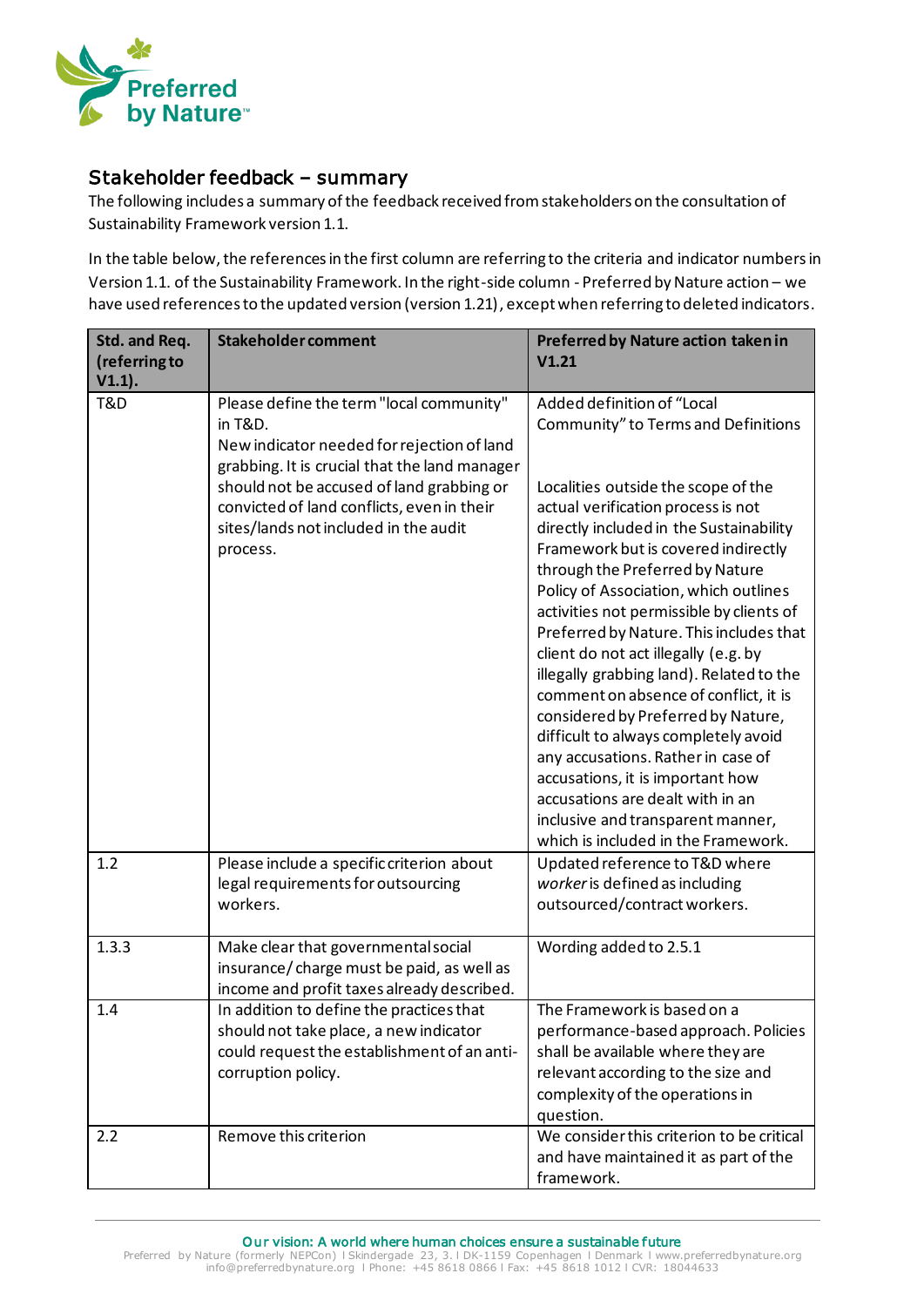

| 2.2           | A new indicator could be added                | This is covered by the Preferred by                       |
|---------------|-----------------------------------------------|-----------------------------------------------------------|
|               | mentioning the land manager has not been      | Nature Policy of Association.                             |
|               | convicted of modern slavery, even in other    |                                                           |
|               | sites not included in the audit process.      |                                                           |
| 2.3.12        | 2.3.12 is implied in 2.11.2. Make clear the   | Deleted 2.3.12                                            |
|               | difference or delete the 2.3.12 which is less |                                                           |
|               | detailed.                                     |                                                           |
| 2.5           | Please, make sure that "all workers" should   | Definition added to Terms and                             |
|               | include outsourcing workers. This could be    | Definitions.                                              |
|               | clear in terms and definitions or footnotes.  |                                                           |
| 2.6           | I believe that the basis of occupational      | The framework is a performance                            |
|               | health management begins with a risk          | based. In certain situations where the                    |
|               | assessment. This evaluation leads to          | scale and complexity of operations                        |
|               | administrative and operational controls to    | require a risk-based approach, this will                  |
|               | ensure and promote health and safety. It      | be required in the audit process. For                     |
|               | should not be complicated, but always         | very small operations it may not be                       |
|               | when in doubt, the evaluation should be       | feasible to have a formal, written risk                   |
|               | consulted.                                    | assessment of these issues.                               |
| 2.9.3         | Worded like this, there is actually no need   | The differentiation here has been                         |
|               | for 2.9.2 at all. However, you need to allow  | done to ensure that the rights of                         |
|               | for disputes among Indigenous Groups          | indigenous peoples are respected                          |
|               | themselves-there are e.g. disagreements       | whether they have been recognized                         |
|               | among the Sámi as to who is allowed to        | by law or not. Indigenous people's                        |
|               | claim Sámi status. And not all indigenous.    | rights are considered a universal                         |
|               | Peoples are good land stewards, e.g. gross    | human right under the framework.                          |
|               | reindeer over-grazing.                        |                                                           |
| 2.9.4<br>2.10 | Add impartial to indicator                    | Indicator reworded.<br>The reason to have both is that it |
|               | 2.10.2 is implied in 2.10.3.                  | allows an assessment of legal issues                      |
|               |                                               | only in relevant cases.                                   |
| 2.10.1        | How do you define "Local community?"          | The definition is now included in the                     |
|               |                                               | terms and definitions document.                           |
| 2.10.3        | In many cases I doubt that there exists any   | As we believe this is an important                        |
|               | legal definition or framework for             | concept, we have maintained the                           |
|               | "Community rights".                           | concept in the framework. The term                        |
|               |                                               | has been further clarified in the Terms                   |
|               |                                               | and Definitions document.                                 |
| 2.11          | The standard is missing forms of equity and   | Requirements related to migrant                           |
|               | protection for migrant workers. Specific      | workers have been adjusted and some                       |
|               | criteria could be created to deal with        | aspects have been added.                                  |
|               | operators that promote migration              |                                                           |
|               | (international and domestic). If they entice  |                                                           |
|               | and bring people to work from other           |                                                           |
|               | regions or countries, they should pay for     |                                                           |
|               | the transport, ensure good housing            |                                                           |
|               | conditions and respect the different          |                                                           |
|               | cultures and religions. Please consult        |                                                           |
|               | experts on the topic in low and middle-       |                                                           |
|               | income countries.                             |                                                           |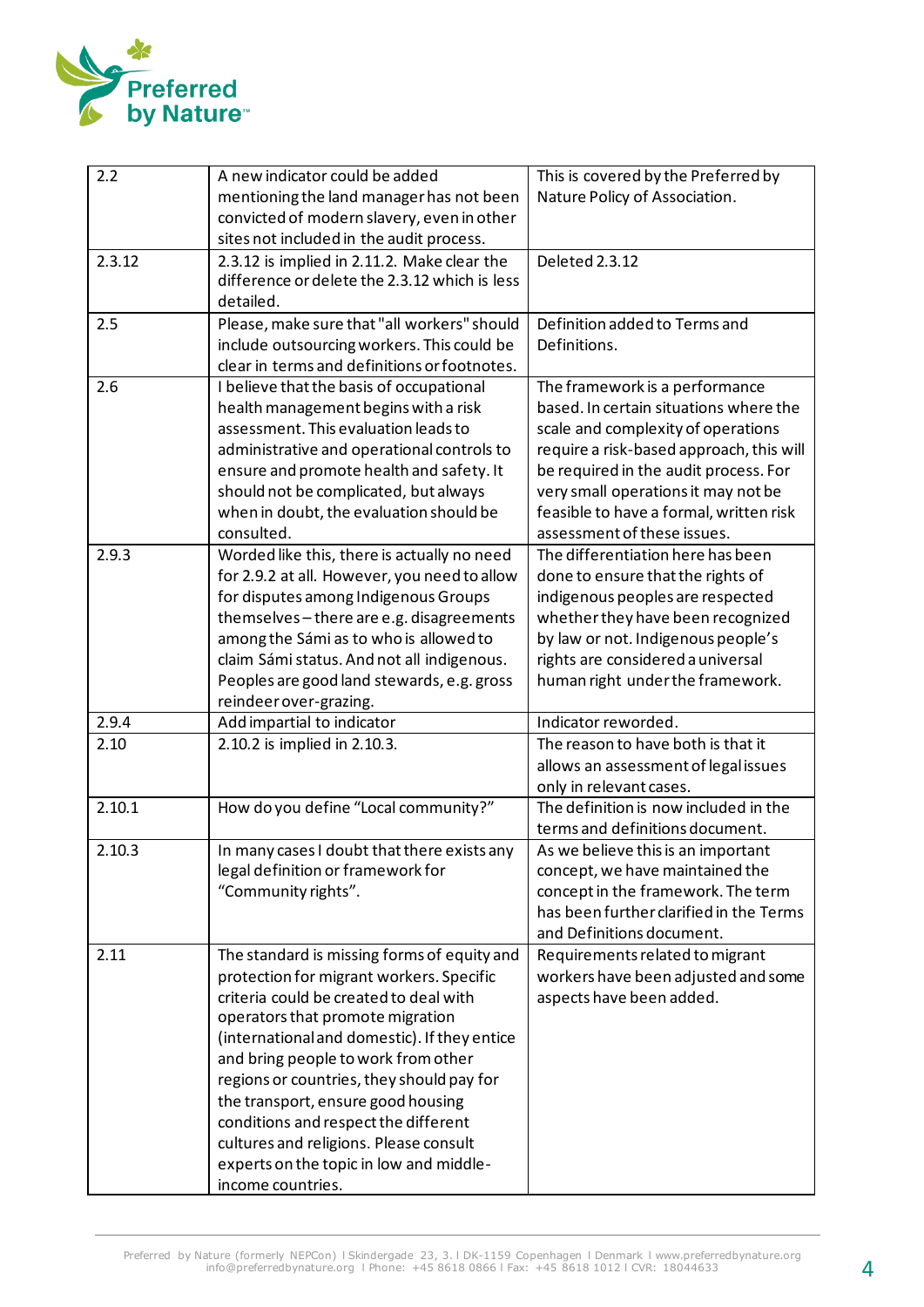

| P <sub>3</sub><br>3.1.3                                                           | What do you mean by "natural<br>ecosystems"? Is a Nordic Forest clearcut<br>and replanted with locally occurring tree<br>species a "Natural Ecosystem"? It certainly<br>will not have retained its biodiversity<br>Riparian zone needs to be defined. How                                                             | A clearcut forest would not be<br>considered a natural ecosystem,<br>though reforested (planted or natural<br>regeneration) forests could gain<br>similar characteristics over time, so<br>this would become similar to natural<br>forest.<br>This specific indicator has been                                                          |
|-----------------------------------------------------------------------------------|-----------------------------------------------------------------------------------------------------------------------------------------------------------------------------------------------------------------------------------------------------------------------------------------------------------------------|-----------------------------------------------------------------------------------------------------------------------------------------------------------------------------------------------------------------------------------------------------------------------------------------------------------------------------------------|
|                                                                                   | many meters from which specific point?                                                                                                                                                                                                                                                                                | deleted and replaced by a reworded<br>version. The related wording in V1.21<br>is found in indicator 3.1.9.                                                                                                                                                                                                                             |
| 3.1.5                                                                             | What about otherwise protected, e.g.<br>locally occurring endangered species not in<br>protected areas?                                                                                                                                                                                                               | The indicator is not limited to<br>protected areas.                                                                                                                                                                                                                                                                                     |
| 3.1.7                                                                             | I disagree with the 10 years roll-out date<br>for deforestation. This could be 10 years<br>and no later than a specific date, no later<br>than 2020. (T)                                                                                                                                                              | We have maintained the rolling cut-off<br>date, but also added specific<br>requirements aligned with the new<br>proposed EU regulation on<br>deforestation free supply chains (see<br>above)                                                                                                                                            |
|                                                                                   | Grazing in grasslands on peat soils should<br>be permitted. Make clear that graze is not<br>part of the agricultural purpose (T)                                                                                                                                                                                      | Indicator 3.1.7 of Version 1.1 has been<br>deleted and replaced by new<br>reworded indicators.                                                                                                                                                                                                                                          |
|                                                                                   | What about already converted systems<br>where maintenance such as ditching<br>contributes to furthering waterway<br>pollution?                                                                                                                                                                                        | This is a very specific issues that could<br>be dealt with in specific adaptations of<br>the Framework                                                                                                                                                                                                                                  |
| 3.2: High<br>Conservation<br>Values (HCVs)<br>are identified<br>and<br>protected? | This should not be applicable to medium<br>and small holders and define them. This<br>can be very expensive and very difficult to<br>find local experts for the HCV assessment<br>(T).                                                                                                                                | We will add guidance in a version of<br>the Sustainability Framework and<br>have also reworded the indicator to<br>be more performance based.<br>However, we have maintained the<br>notion that, appropriate to the scale<br>and type of operation, in principle<br>awareness of and non-destruction of<br>HCV areas is still relevant. |
| 3.3.6                                                                             | The certifier may require a reduction in<br>chemical use, or abstention, or a change of<br>chemicals, if they can show that the<br>benefits of the change have been<br>scientifically demonstrated (you should<br>have this forcing paragraph, because your<br>knowledge may well be superior to the<br>landowners'). | We have worked with a chemicals and<br>pesticides expert in developing a<br>revised requirements for prohibited<br>chemicals and a comprehensive list of<br>prohibited chemicals that shall not be<br>used.                                                                                                                             |
| 3.3.7 (NEW                                                                        | Here again, I would insert a forcing clause<br>that the certifier can demand<br>improvements if scientific results show                                                                                                                                                                                               | Please see comment above. This could<br>be addressed through updates to the<br>framework or to the list of prohibited                                                                                                                                                                                                                   |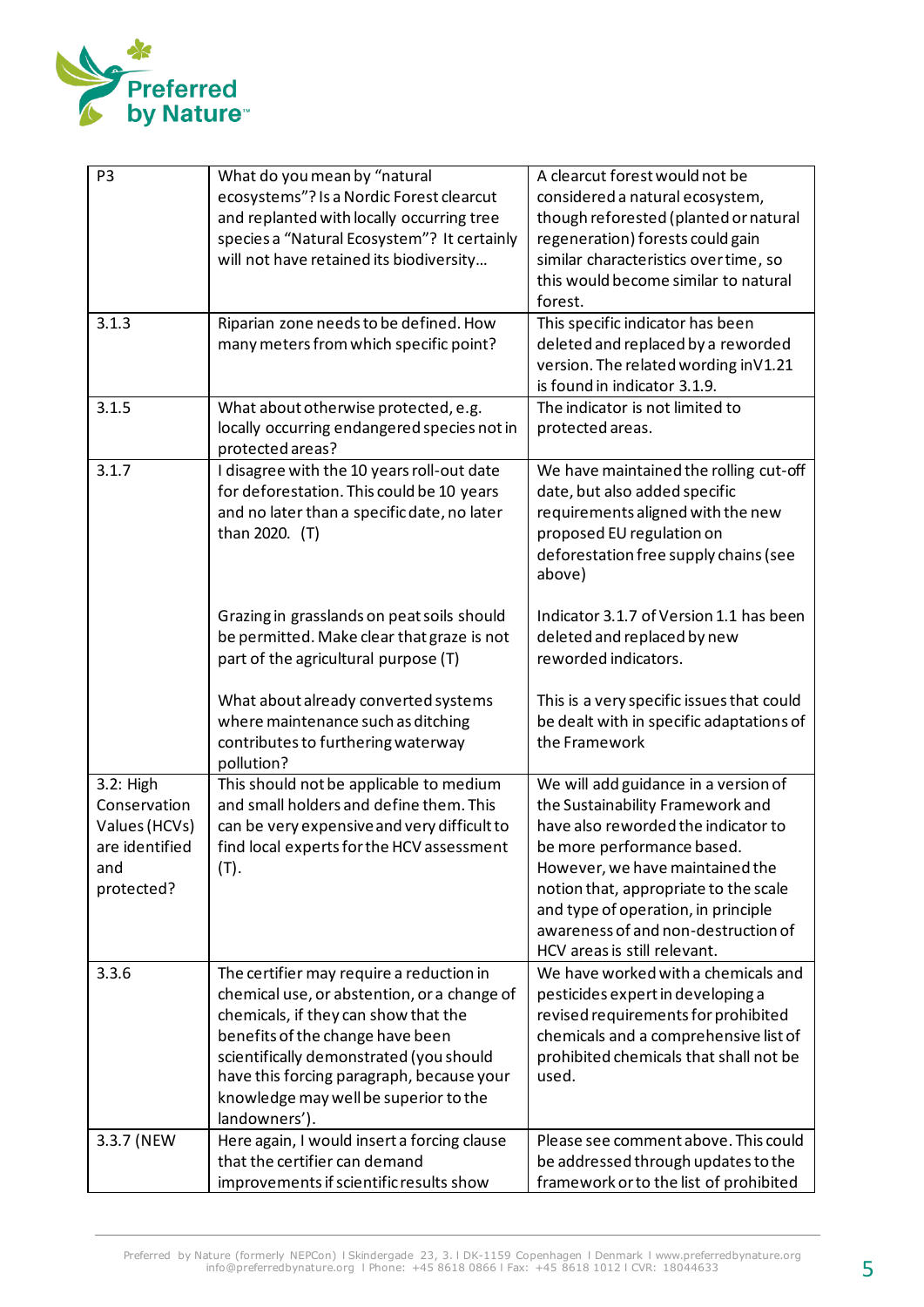

|            | that less fertilizer is as efficient as the                                               | chemicals. Furthermore, when                                                |
|------------|-------------------------------------------------------------------------------------------|-----------------------------------------------------------------------------|
|            | current practice.                                                                         | adapting the framework to specific                                          |
|            |                                                                                           | commodities, such additional clauses                                        |
|            |                                                                                           | can be included.                                                            |
| 3.5.3      | A buffer zone of not fertilizer application at                                            | Buffer zone req. 3.1.3 has been                                             |
|            | least 5 m from water bodies should be                                                     | revised.                                                                    |
|            | established. New indicator related to                                                     |                                                                             |
|            | optimizing the use of conventional nirogen                                                | New indicator 3.3.7 added including                                         |
|            | fertilizer should be considered. (T)                                                      | requirements for fertilizer                                                 |
|            |                                                                                           | optimization.                                                               |
| 3.7 Animal | The entire criterion is not feasible to audit                                             | Entire Criterion has been revised. It is                                    |
| health     | and implement. Please consider the 2017                                                   | important to note that this version of                                      |
|            | SAN standard as a reference and a review                                                  | the framework is generic and the                                            |
|            | of experts.<br>The entire criterion needs to be more                                      | global basis for all products. When the<br>framework is adapted to specific |
|            | specific. 3.7.2 sub-indicators could be split                                             | commodities, where animal welfare is                                        |
|            | into indicators. a) delete "workers" and                                                  | central, the indicators will be further                                     |
|            | focus on animals. Be specific. Related the                                                | developed and made more detailed                                            |
|            | practices to handling facilities, thoughts,                                               | and specific.                                                               |
|            | fences and infrastructure. b) be more                                                     |                                                                             |
|            | specific.                                                                                 |                                                                             |
|            | Anti-microbials and antibiotics should not                                                |                                                                             |
|            | be used for the prevention of disease and                                                 |                                                                             |
|            | gain of weight. there is a list of veterinarian                                           |                                                                             |
|            | products that should not be administered.                                                 |                                                                             |
|            | d) should focus on reducing external                                                      |                                                                             |
|            | concentrates as well. e) add that sufficient                                              |                                                                             |
|            | water should be provided. Practices for                                                   |                                                                             |
|            | dehorn, castration, and mark are contested                                                |                                                                             |
|            | for animal welfare and should be defined                                                  |                                                                             |
|            | here. 3.7.3 is not feasible. The 5 freedoms                                               |                                                                             |
|            | are concepts and not practices that can be<br>considered as a criterion. Only no injuries |                                                                             |
|            | and healthy animals should be transported                                                 |                                                                             |
|            | by drivers trained on animal welfare that                                                 |                                                                             |
|            | follow procedures to ensure that after 4                                                  |                                                                             |
|            | hours the truck stops every 2 hours for the                                               |                                                                             |
|            | animals to lay down. Shock and point sticks                                               |                                                                             |
|            | should not be used for embarking.                                                         |                                                                             |
| 3.8        | The standard is clearly not designed for                                                  | Please see the comment above about                                          |
|            | livestock production. Needs intensive                                                     | the framework being generic. Before                                         |
|            | improvement on farming practices to                                                       | using the framework for livestock, it                                       |
|            | reduce the impact of grazing in water                                                     | will be adapted to livestock, including                                     |
|            | bodies, manure treatment, conserve                                                        | development of more specific                                                |
|            | habitat for biodiversity and improve animal                                               | indicators relevant for livestock                                           |
|            | performance to reduce environmental                                                       | production systems.                                                         |
| 4.1.1      | impacts, such as methane emissions.<br>4.1.1. include fertilizers and livestock           | Added to indicator.                                                         |
|            |                                                                                           |                                                                             |
|            | production.                                                                               |                                                                             |